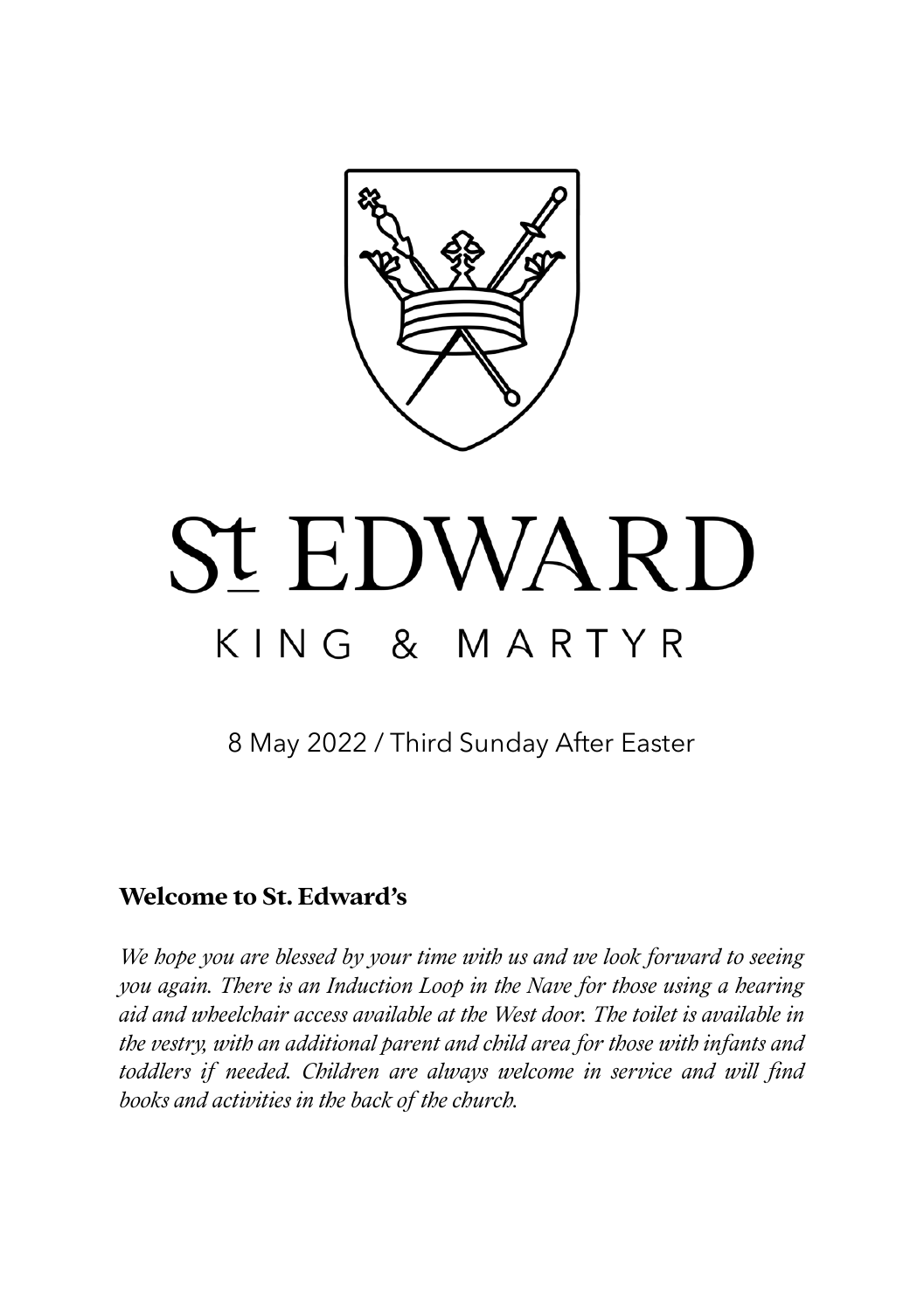### **Hymn 247** — I Heard the Voice of Jesus Say *(We stand to sing)*

#### **The Lord's Prayer** *(Please sit or kneel)*

Our Father, which art in heaven, Hallowed be thy Name, Thy kingdom come, Thy will be done, in earth as it is in heaven. Give us this day our daily bread; And forgive us our trespasses, As we forgive them that trespass against us; And lead us not into temptation, But deliver us from evil. For thine is the kingdom, the power, and the glory, For ever and ever. **Amen.**

#### **Opening Collects & Summary of the Law**

**Almighty God, unto whom all hearts be open, all desires known, and from whom no secrets are hid: Cleanse the thoughts of our hearts by the inspiration of thy Holy Spirit, that we may perfectly love thee, and worthily magnify thy holy Name; through Christ our Lord. Amen.** 

Our Lord Jesus Christ said: Hear, O Israel, The Lord our God is one Lord; and thou shalt love the Lord thy God with all thy heart, and with all thy soul, and with all thy mind, and with all thy strength. This is the first commandment. And the second is like, namely this: Thou shalt love thy neighbour as thyself. There is none other commandment greater than these. On these two commandments hang all the Law and the Prophets.

#### **Lord, have mercy upon us, and incline our hearts to keep this law.**

Almighty God, whose kingdom is ever-lasting, and power infinite: Have mercy upon the whole Church; and so rule the heart of thy chosen servant *ELIZABETH*, our Queen and Governor, that she (knowing whose minister she is) may above all things seek thy honour and glory: and that we and all her subjects (duly considering whose authority she hath) may faithfully serve, honour,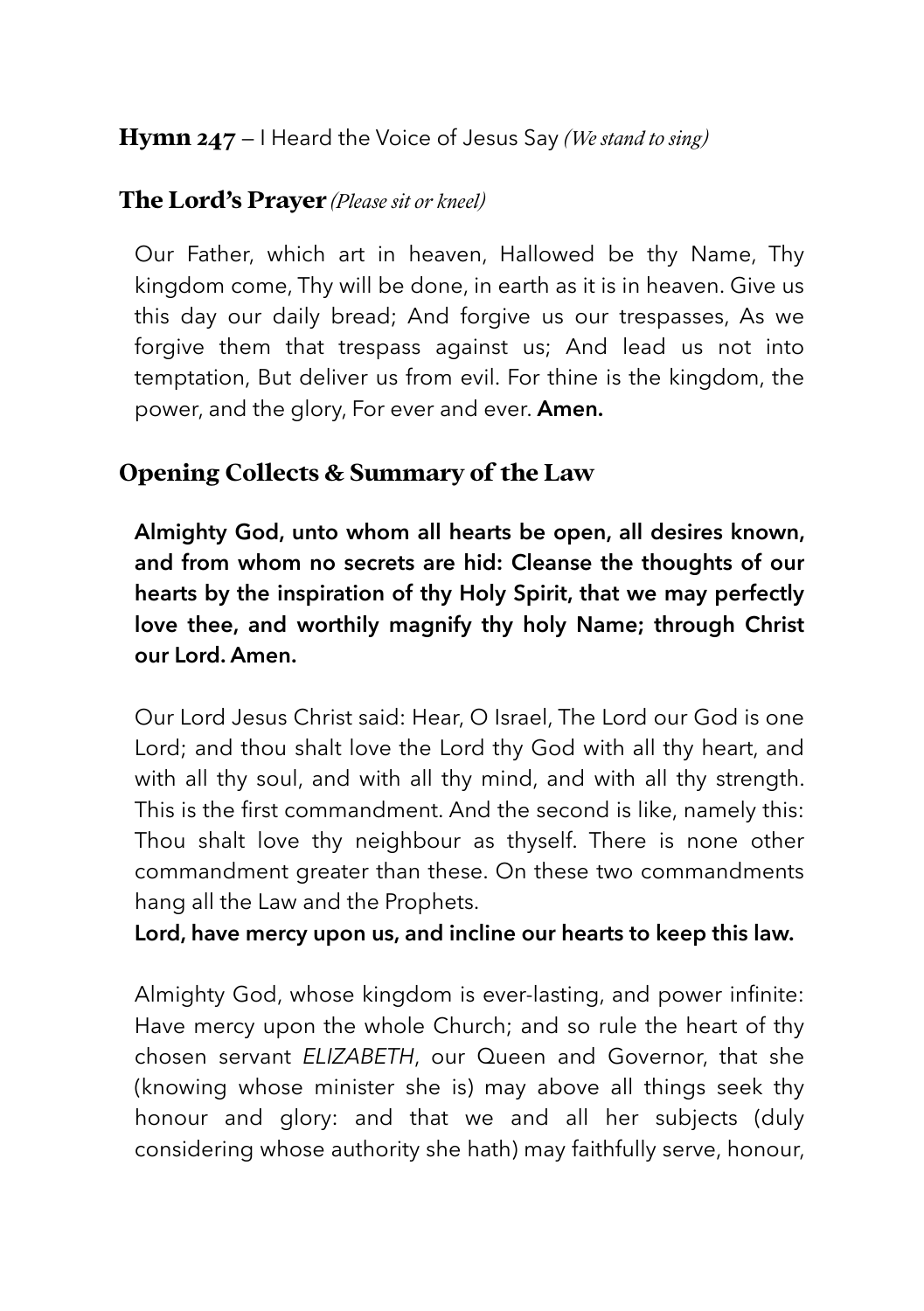and humbly obey her, in thee, and for thee, according to thy blessed Word and ordinance; through Jesus Christ our Lord, who with thee and the Holy Ghost liveth and reigneth, ever one God, world without end. **Amen.** 

#### **Collect for the Third Sunday After Easter**

**Almighty God, who shewest to them that be in error the light of thy truth, to the intent that they may return into the way of righteousness; Grant unto all them that are admitted into the fellowship of Christ's religion, that they may eschew those things that are contrary to their profession, and follow all such things as are agreeable to the same; through our Lord Jesus Christ. Amen.** 

#### **New Testament Lesson** (Acts 9.36-43)

36 Now in Joppa there was a disciple whose name was Tabitha, which in Greek is Dorcas. She was devoted to good works and acts of charity. 37 At that time she became ill and died. When they had washed her, they laid her in a room upstairs. 38 Since Lydda was near Joppa, the disciples, who heard that Peter was there, sent two men to him with the request, 'Please come to us without delay.' 39 So Peter got up and went with them; and when he arrived, they took him to the room upstairs. All the widows stood beside him, weeping and showing tunics and other clothing that Dorcas had made while she was with them. 40 Peter put all of them outside, and then he knelt down and prayed. He turned to the body and said, 'Tabitha, get up.' Then she opened her eyes, and seeing Peter, she sat up. 41 He gave her his hand and helped her up. Then calling the saints and widows, he showed her to be alive. 42 This became known throughout Joppa, and many believed in the Lord. 43 Meanwhile he stayed in Joppa for some time with a certain Simon, a tanner.

This is the word of the Lord. **Thanks be to God.**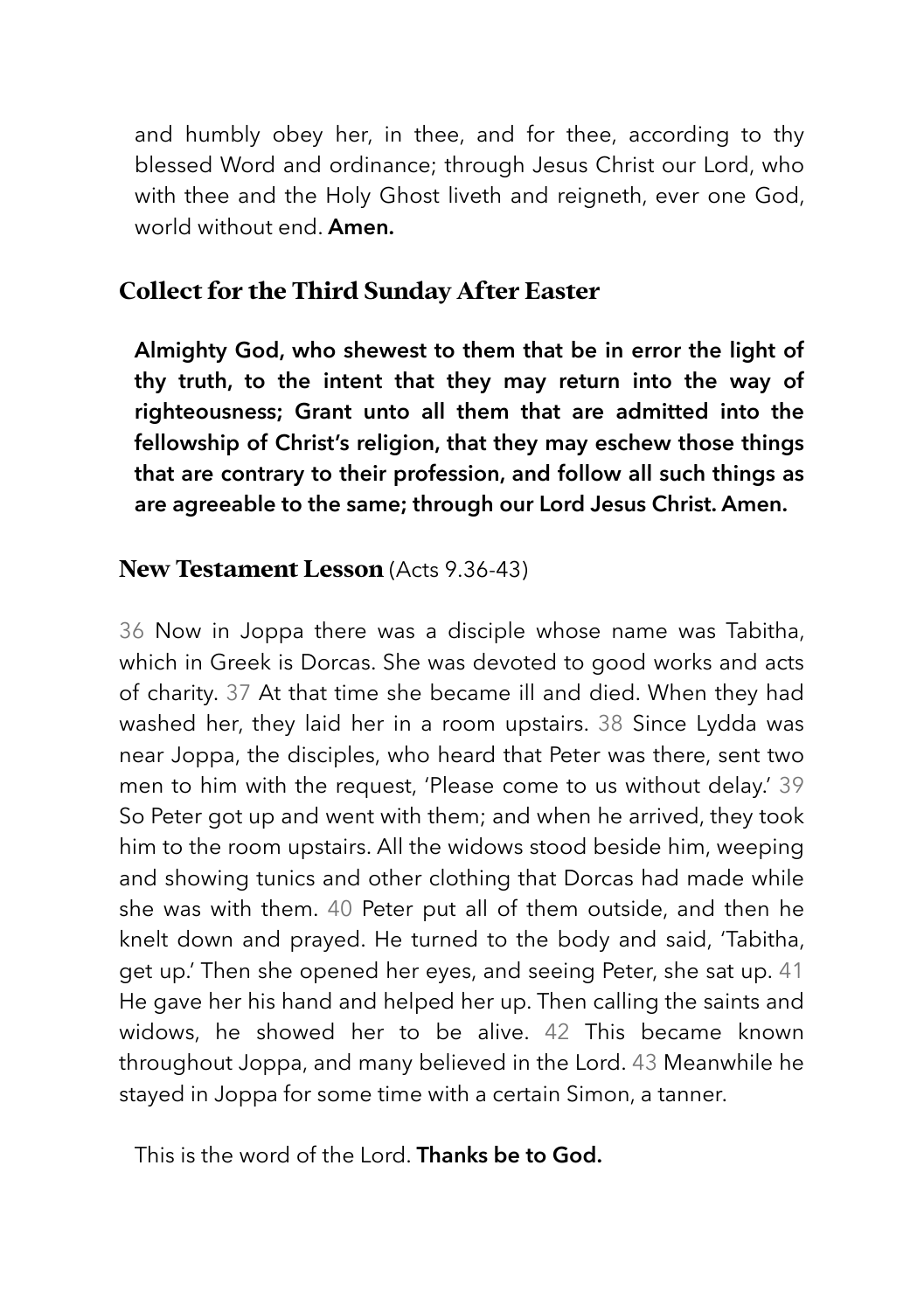# **Psalm 23**

1 The Lord is my shepherd; therefore can I lack nothing.

2 He makes me lie down in green pastures and leads me beside still waters.

3 He shall refresh my soul and guide me in the paths of righteousness for his name's sake.

4 Though I walk through the valley of the shadow of death, I will fear no evil; for you are with me; your rod and your staff, they comfort me.

5 You spread a table before me in the presence of those who trouble me; you have anointed my head with oil and my cup shall be full.

6 Surely goodness and loving mercy shall follow me all the days of my life, and I will dwell in the house of the Lord for ever.

# **Glory be to the Father, and to the Son, and to the Holy Ghost; as it was in the beginning, is now, and ever shall be, world without end. Amen.**

# **Gospel** *(We stand as we welcome the Gospel)*

The Lord be with you. **And also with you.** 

Hear the Gospel of our Lord Jesus Christ according to St John (10.22-30). **Glory be to Thee, O Lord.** 

22 At that time the festival of the Dedication took place in Jerusalem. It was winter, 23 and Jesus was walking in the temple, in the portico of Solomon. 24 So the Jews gathered around him and said to him, 'How long will you keep us in suspense? If you are the Messiah, tell us plainly.' 25 Jesus answered, 'I have told you, and you do not believe. The works that I do in my Father's name testify to me; 26 but you do not believe, because you do not belong to my sheep.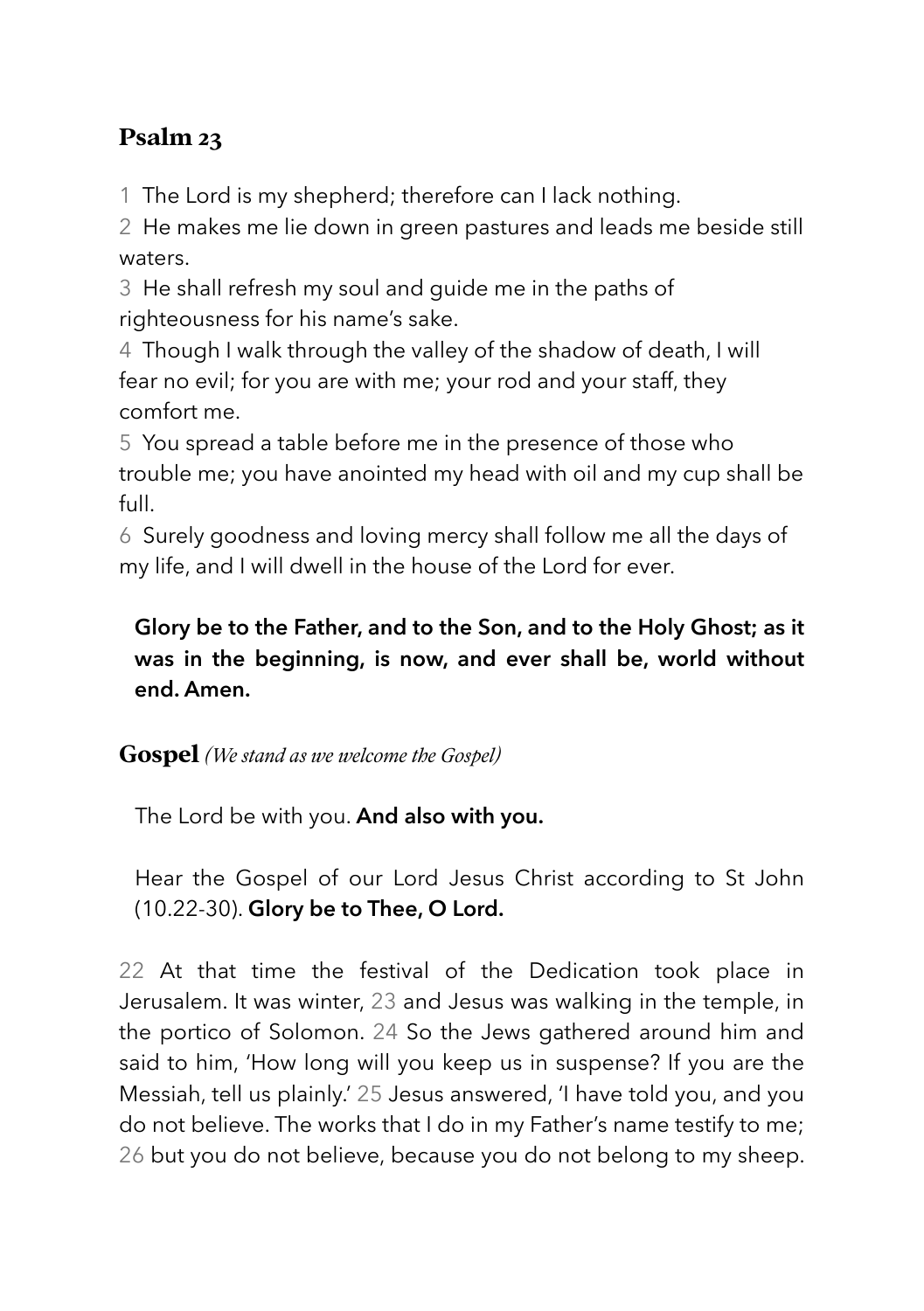27 My sheep hear my voice. I know them, and they follow me. 28 I give them eternal life, and they will never perish. No one will snatch them out of my hand. 29 What my Father has given me is greater than all else, and no one can snatch it out of the Father's hand. 30 The Father and I are one.'

This is the Gospel of the Lord. **Praise be to Thee, O Christ.**

**Sermon** 'The Voice of the Good Shepherd' — Mark Scarlata

#### **The Nicene Creed** *(We stand to declare our faith together)*

**I believe in one God, the Father Almighty, Maker of heaven and earth, And of all things visible and invisible: And in one Lord Jesus Christ, the only-begotten Son of God, Begotten of his Father before all worlds, God of God, Light of Light, Very God of very God, Begotten, not made, Being of one substance with the Father, By whom all things were made: Who for us men, and for our salvation came down from heaven, And was incarnate by the Holy Ghost of the Virgin Mary, And was made man, And was crucified also for us under Pontius Pilate. He suffered and was buried, And the third day he rose again according to the Scriptures, And ascended into heaven, And sitteth on the right hand of the Father. And he shall come again with glory to judge both the quick and the dead: Whose kingdom shall have no end. And I believe in the Holy Ghost, The Lord and giver of life, Who proceedeth from the Father and the Son, Who with the Father and the Son together is worshipped and glorified, Who spake by the Prophets. And I believe one holy Catholick and Apostolick Church. I acknowledge one Baptism for the remission of sins. And I look for the Resurrection of the dead, And the life of the world** 

**to come. Amen.**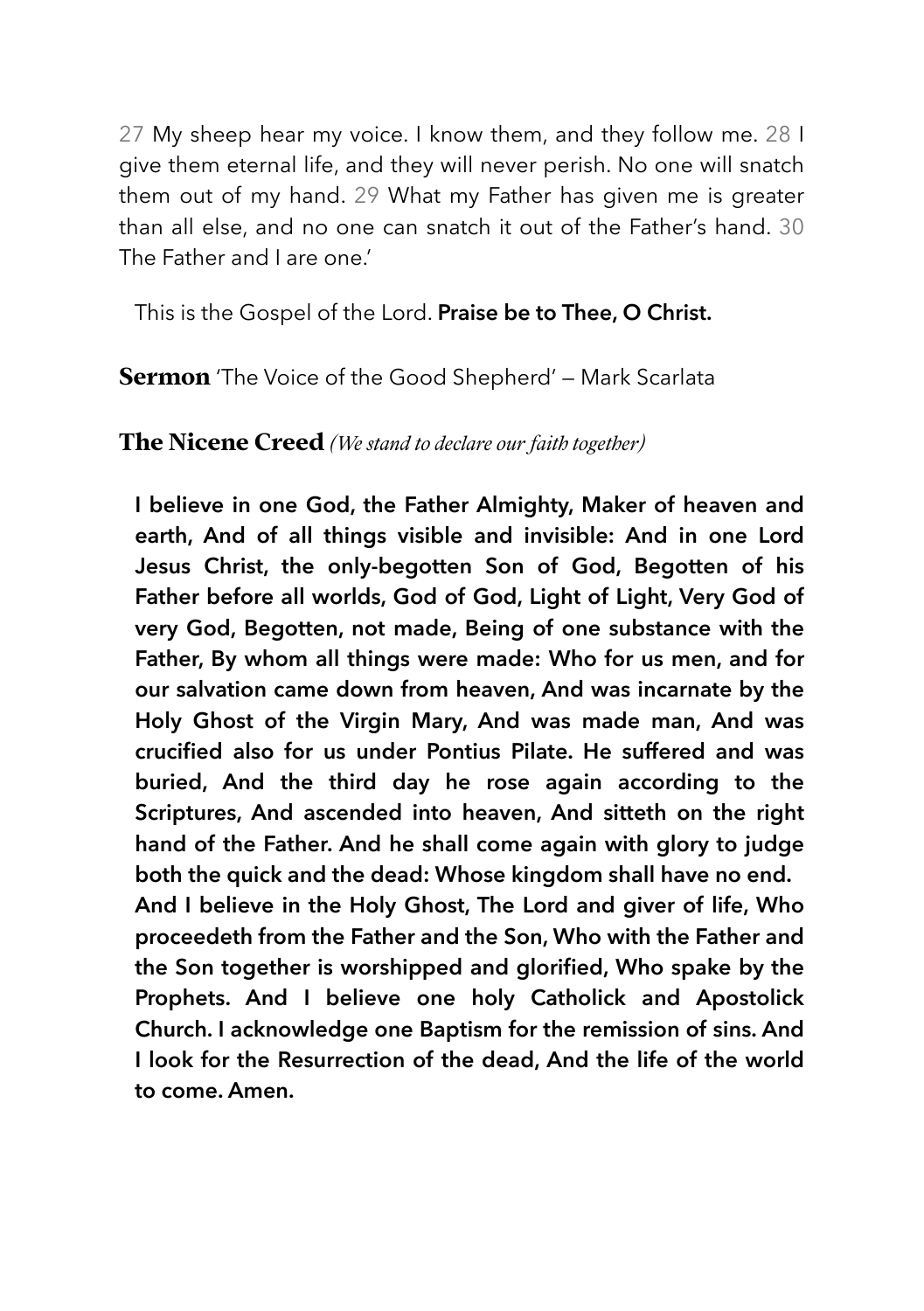#### **The Peace** *(We stand to share the peace)*

The risen Christ came and stood among his disciples and said, 'Peace be with you.' Then were they glad when they saw the Lord.

Alleluia. The peace of the Lord be always with you. **And also with you.** 

# **Offertory Hymn 426** – The Lord's My Shepherd *(We stand to sing)*

### **Prayers of Intercession** *(Please sit or kneel for our intercessions)*

Let us pray for the whole state of Christ's Church militant here in earth.

Almighty and everliving God, who by thy holy Apostle hast taught us to make prayers and supplications, and to give thanks, for all men; We humbly beseech thee most mercifully to receive these our prayers, which we offer unto thy Divine Majesty; beseeching thee to inspire continually the universal Church with the spirit of truth, unity, and concord: And grant, that all they that do confess thy holy Name may agree in the truth of thy holy Word, and live in unity, and godly love.

We beseech thee also to save and defend all Christian Kings, Princes, and Governors; and specially thy servant Elizabeth our Queen; that under her we may be godly and quietly governed: And grant unto her whole Council, and to all that are put in authority under her, that they may truly and indifferently minister justice, to the punishment of wickedness and vice, and to the maintenance of thy true religion, and virtue.

Give grace, O heavenly Father, to all Bishops and Curates, that they may both by their life and doctrine set forth thy true and lively Word, and rightly and duly administer thy holy Sacraments: And to all thy people give thy heavenly grace; and specially to this congregation here present; that, with meek heart and due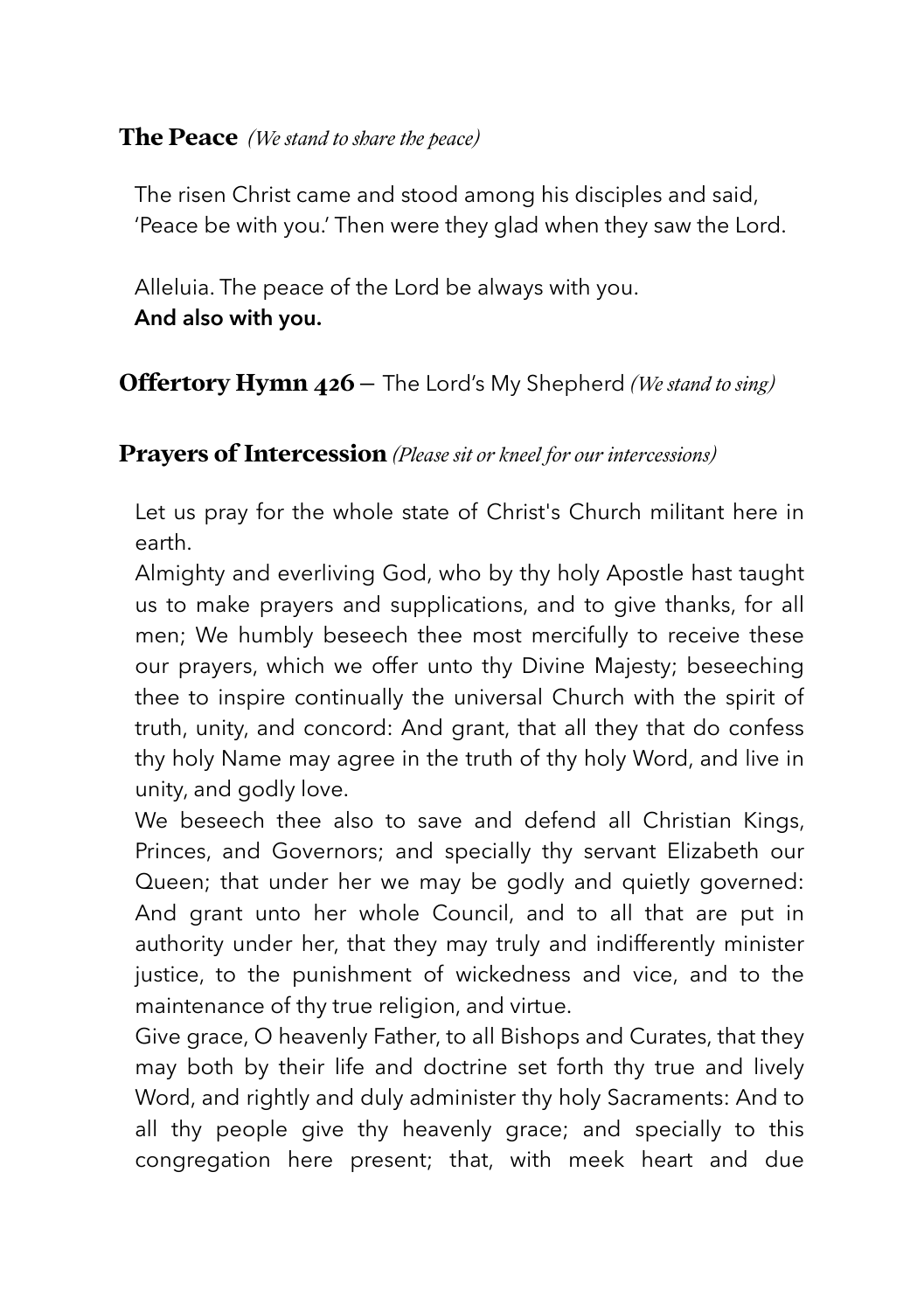reverence, they may hear and receive thy holy Word; truly serving thee in holiness and righteousness all the days of their life.

And we most humbly beseech thee of thy goodness, O Lord, to comfort and succour all them, who in this transitory life are in trouble, sorrow, need, sickness, or any other adversity. And we also bless thy holy Name for all thy servants departed this life in thy faith and fear; beseeching thee to give us grace so to follow their good examples, that with them we may be partakers of thy heavenly kingdom: Grant this, O Father, for Jesus Christ's sake, our only Mediator and Advocate. **Amen.**

## **Confession**

Ye that do truly and earnestly repent you of your sins, and are in love and charity with your neighbours, and intend to lead a new life, following the commandments of God, and walking from henceforth in his holy ways: Draw near with faith, and take this holy Sacrament to your comfort; and make your humble confession to Almighty God, meekly kneeling upon your knees.

**Almighty God, Father of our Lord Jesus Christ, Maker of all things, Judge of all men: We acknowledge and bewail our manifold sins and wickedness, Which we from time to time most grievously have committed, By thought, word, and deed, Against thy Divine Majesty, Provoking most justly thy wrath and indignation against us. We do earnestly repent, And are heartily sorry for these our misdoings; The remembrance of them is grievous unto us; The burden of them is intolerable. Have mercy upon us, Have mercy upon us, most merciful Father; For thy Son our Lord Jesus Christ's sake, Forgive us all that is past; And grant that we may ever hereafter Serve and please thee In newness of life, To the honour and glory of thy Name; Through Jesus Christ our Lord. Amen.**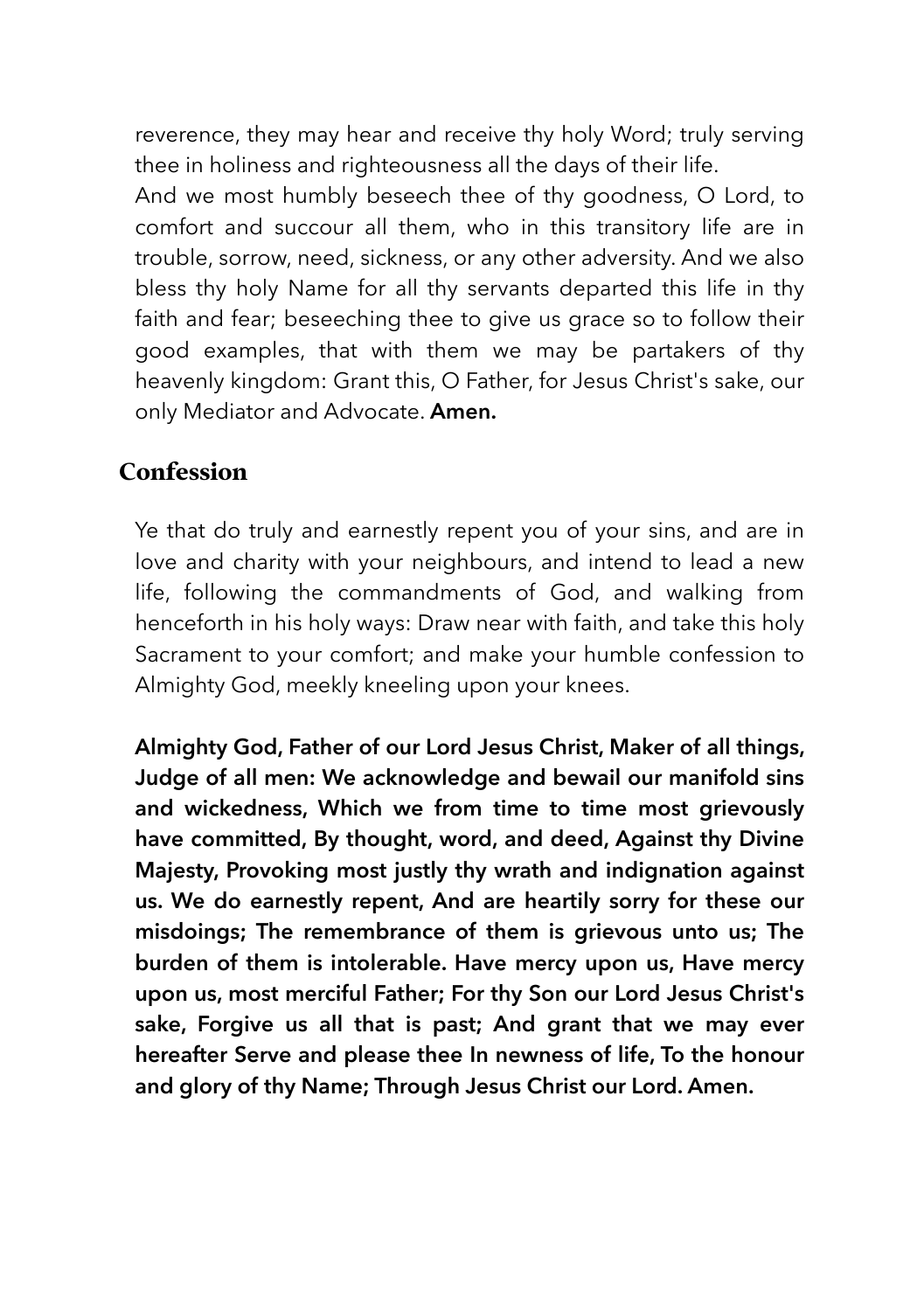Almighty God, our heavenly Father, who of his great mercy hath promised forgiveness of sins to all them that with hearty repentance and true faith turn unto him; Have mercy upon you; pardon and deliver you from all your sins; confirm and strengthen you in all goodness; and bring you to everlasting life; through Jesus Christ our Lord. **Amen.**

Hear what comfortable words our Saviour Christ saith unto all that truly turn to him: 'Come unto me all that travail and are heavy laden, and I will refresh you.' *St. Matthew 11.28*

Hear also what Saint Paul saith. 'This is a true saying, and worthy of all men to be received, that Christ Jesus came into the world to save sinners.' *1 St. Timothy 1.15*

Hear also what Saint John saith. 'If any man sin, we have an Advocate with the Father, Jesus Christ the righteous; and he is the propitiation for our sins.' *1 St. John 2.1*

# **Holy Communion**

Lift up your hearts. **We lift them up unto the Lord.** 

Let us give thanks unto our Lord God. **It is meet and right so to do.** 

It is very meet, right, and our bounden duty, that we should at all times, and in all places, give thanks unto thee, O Lord, Holy Father, Almighty, Everlasting God. Therefore with Angels and Archangels, and with all the company of heaven, we laud and magnify thy glorious Name; evermore praising thee, and saying:

**Holy, holy, holy, Lord God of hosts, heaven and earth are full of thy glory: Glory be to thee, O Lord most High. Amen.**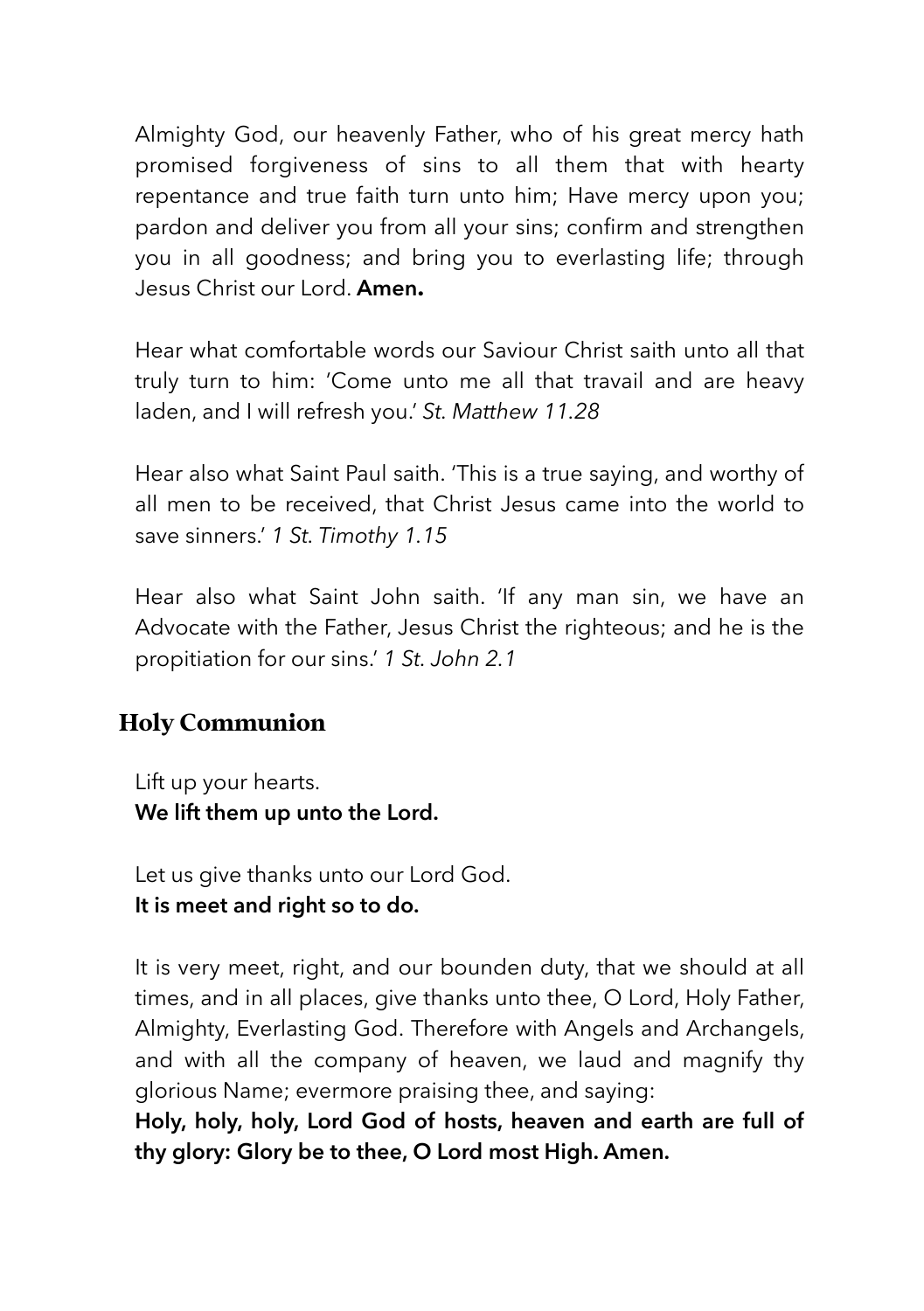**We do not presume to come to this thy Table, O merciful Lord, trusting in our own righteousness, but in thy manifold and great mercies. We are not worthy so much as to gather up the crumbs under thy Table. But thou art the same Lord, whose property is always to have mercy: Grant us therefore, gracious Lord, so to eat the flesh of thy dear Son Jesus Christ, and to drink his blood, that our sinful bodies may be made clean by his body, and our souls washed through his most precious blood, and that we may evermore dwell in him, and he in us. Amen.** 

Almighty God, our heavenly Father, who of thy tender mercy didst give thine only Son Jesus Christ to suffer death upon the Cross for our redemption; who made there (by his one oblation of himself once offered) a full, perfect, and sufficient sacrifice, oblation, and satisfaction, for the sins of the whole world; and did institute, and in his holy Gospel command us to continue, a perpetual memory of that his precious death, until his coming again:

Hear us, O merciful Father, we most humbly beseech thee; and grant that we receiving these thy creatures of bread and wine, according to thy Son our Saviour Jesus Christ's holy institution, in remembrance of his death and passion, may be partakers of his most blessed Body and Blood: who, in the same night that he was betrayed, took Bread; and, when he had given thanks, he brake it, and gave it to his disciples, saying, Take, eat; this is my Body which is given for you: Do this in remembrance of me. Likewise after supper he took the Cup; and, when he had given thanks, he gave it to them, saying, Drink ye all of this; for this is my Blood of the New Testament, which is shed for you and for many for the remission of sins: Do this, as oft as ye shall drink it, in remembrance of me. **Amen.**

*(All who regularly receive communion in their church are welcome to receive here. Those who do not receive communion are invited to come forward for a blessing, with their hands downwards on the altar rail. If you require a gluten-free wafer, please raise one finger at the altar rail.)*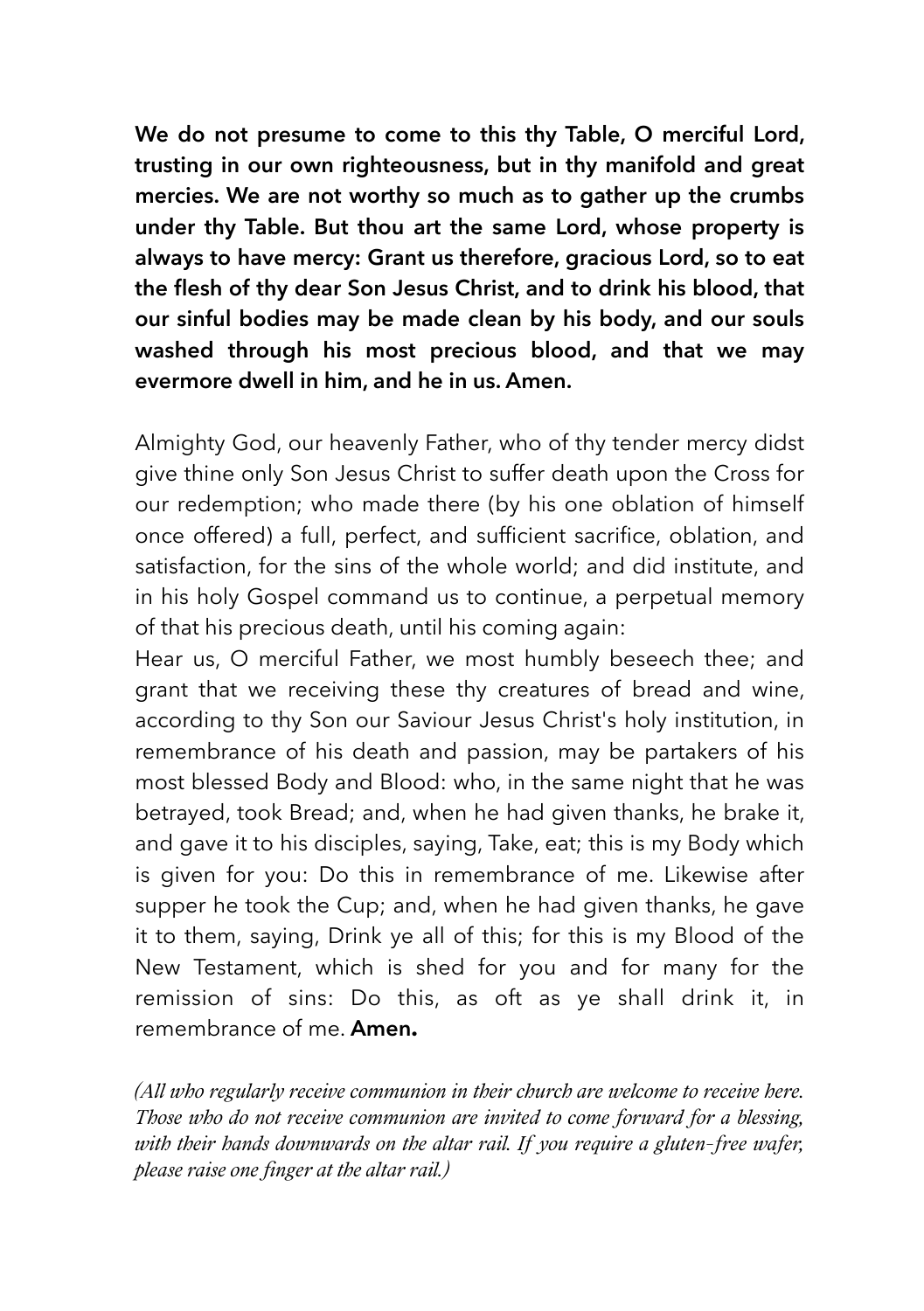## **Music During Communion** — 'The Lord Is My Shepherd' (Goodall)

## **Prayers After Communion**

**Our Father, which art in heaven, Hallowed be thy Name, Thy kingdom come, Thy will be done, in earth as it is in heaven. Give us this day our daily bread; And forgive us our trespasses, As we forgive them that trespass against us; And lead us not into temptation, But deliver us from evil. For thine is the kingdom, the power, and the glory, For ever and ever. Amen.** 

O Lord and heavenly Father, we thy humble servants entirely desire thy fatherly goodness mercifully to accept this our sacrifice of praise and thanksgiving; most humbly beseeching thee to grant, that by the merits and death of thy Son Jesus Christ, and through faith in his blood, we and all thy whole Church may obtain remission of our sins, and all other benefits of his passion. And here we offer and present unto thee, O Lord, ourselves, our souls and bodies, to be a reasonable, holy, and lively sacrifice unto thee; humbly beseeching thee, that all we, who are partakers of this Holy Communion, may be fulfilled with thy grace and heavenly benediction. And although we be unworthy, through our manifold sins, to offer unto thee any sacrifice, yet we beseech thee to accept this our bounden duty and service; not weighing our merits, but pardoning our offences, through Jesus Christ our Lord; by whom, and with whom, in the unity of the Holy Ghost, all honour and glory be unto thee, O Father Almighty, world without end. **Amen.** 

### **The Gloria** *(We stand to say together)*

**Glory be to God on high, and in earth peace, good will towards men.**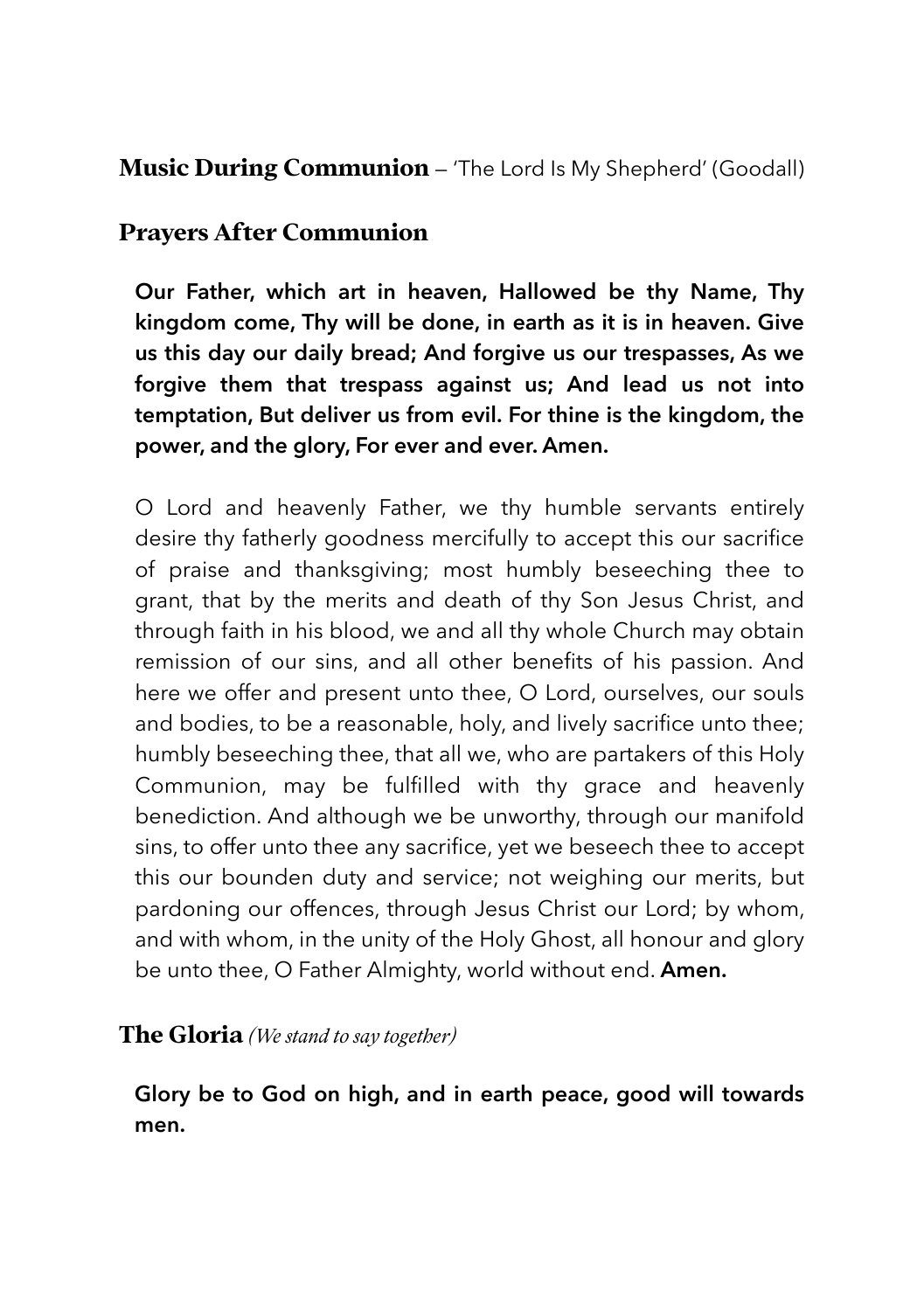**We praise thee, we bless thee, we worship thee, we glorify thee, we give thanks to thee for thy great glory, O Lord God, heavenly King, God the Father Almighty.** 

**O Lord, the only-begotten Son, Jesu Christ; O Lord God, Lamb of God, Son of the Father, that takest away the sins of the world, have mercy upon us.** 

**Thou that takest away the sins of the world, have mercy upon us. Thou that takest away the sins of the world, receive our prayer. Thou that sittest at the right hand of God the Father, have mercy upon us.** 

**For thou only art holy; thou only art the Lord; thou only, O Christ, with the Holy Ghost, art most high in the glory of God the Father. Amen.** 

**Hymn 224** — Lead Us, Heavenly Father, Lead Us *(We stand to sing)*

#### **Notices**

#### **Blessing**

The peace of God, which passeth all understanding, keep your hearts and minds in the knowledge and love of God, and of his Son Jesus Christ our Lord: And the blessing of God Almighty, the Father, the Son, and the Holy Ghost, be amongst you and remain with you always. **Amen.** 

#### **Notices**

#### **Upcoming Services:**

Friday 13 May — 10:30am BCP Holy Communion Sunday 15 May — 11am Holy Communion